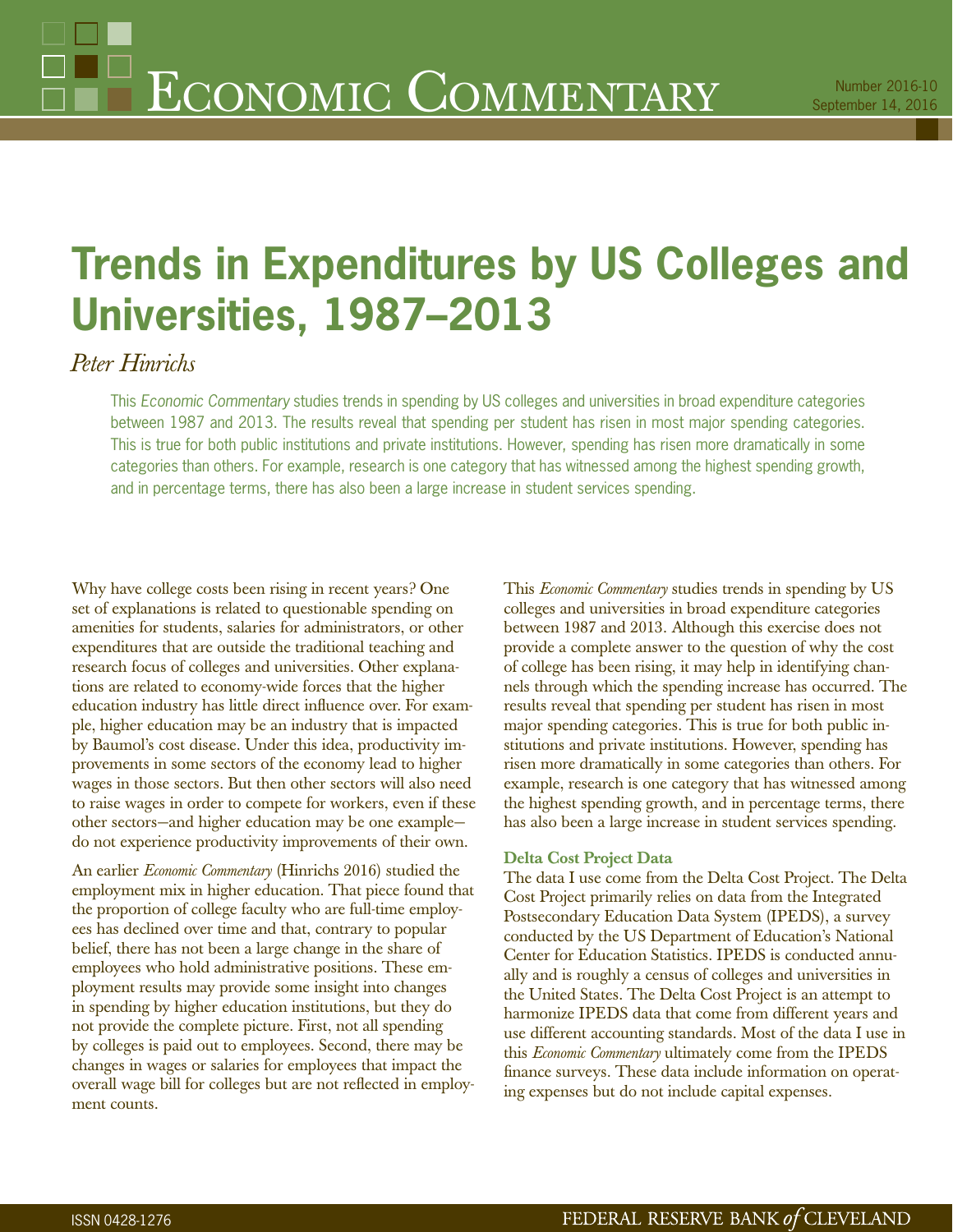The Delta Cost Project has published a number of its own reports with analyses of the Delta Cost Project data. The data and reports are available at http://www.deltacostproject. org. There are several differences between the Delta Cost Project analyses and this *Economic Commentary.* First, the Delta Cost Project analyses generally use a balanced panel of institutions that are in the data every year, whereas I use all available observations on the grounds that entry and exit of colleges may be one channel through which overall college spending changes. Second, the Delta Cost Project generally reports medians of institution-level spending, whereas I report total spending per student across institutions. I thus shift the focus of study from particular institutions to the higher education sector as a whole. Third, I show results for a larger set of years than the individual Delta Cost Project reports do. Fourth, the Delta Cost Project reports have a broader focus that also considers college revenues and degree production. Insofar as they focus on spending, they primarily focus on overall spending. In contrast, this *Economic Commentary* is concerned only with spending and shows results that are disaggregated by spending category.

I focus on spending per student in the following seven major spending categories:

- **Instruction**
- Research
- Public service
- Academic support
- Student services
- Institutional support
- Operations and maintenance of plant.

Two notes about these categories are in order. One is that the instruction category includes expenditures that can-

### **Figure 1. Spending by Public Colleges and Universities on Instruction, Research, and Public Service**



Source: Author's calculations from Delta Cost Project data. Source: Author's calculations from Delta Cost Project data.

not be separated between instruction, research, and public service. On the other hand, the research category includes expenditures that are specifically for research, and the public service category includes expenditures that are specifically for public service. The second note pertains to the difference between academic support, student services, and institutional support. Academic support includes expenditures that support instruction, research, and public service. For example, this category includes spending on libraries and museums. Student services includes expenditures that are targeted toward students, including career centers and counseling. Institutional support includes expenditures that are related to operating an institution, such as expenditures on the legal and fiscal departments.

I convert values to 2013 dollars per full-time equivalent student using the Consumer Price Index, and I limit the analysis to four-year public institutions and not-for-profit private institutions in the 50 states and the District of Columbia. The period of study begins with the 1987 fiscal year and ends with the 2013 fiscal year.

One issue with the Delta Cost Project data is that spending values that were reported by institutions as 0 were changed to missing on the grounds that institutions are inconsistent about reporting 0s and leaving survey items blank. Although it may very well be true that in some cases it is correct to treat a reported 0 and an item left blank in the same way, in other cases a reported 0 may actually be a true 0 and an item left blank should legitimately be treated as missing. This raises the question of how these cases should be treated in the analysis. The question is whether to include students enrolled at institutions with missing values of spending in the denominator of per-student spending.

#### **Figure 2. Spending by Public Colleges and Universities on Other Categories**

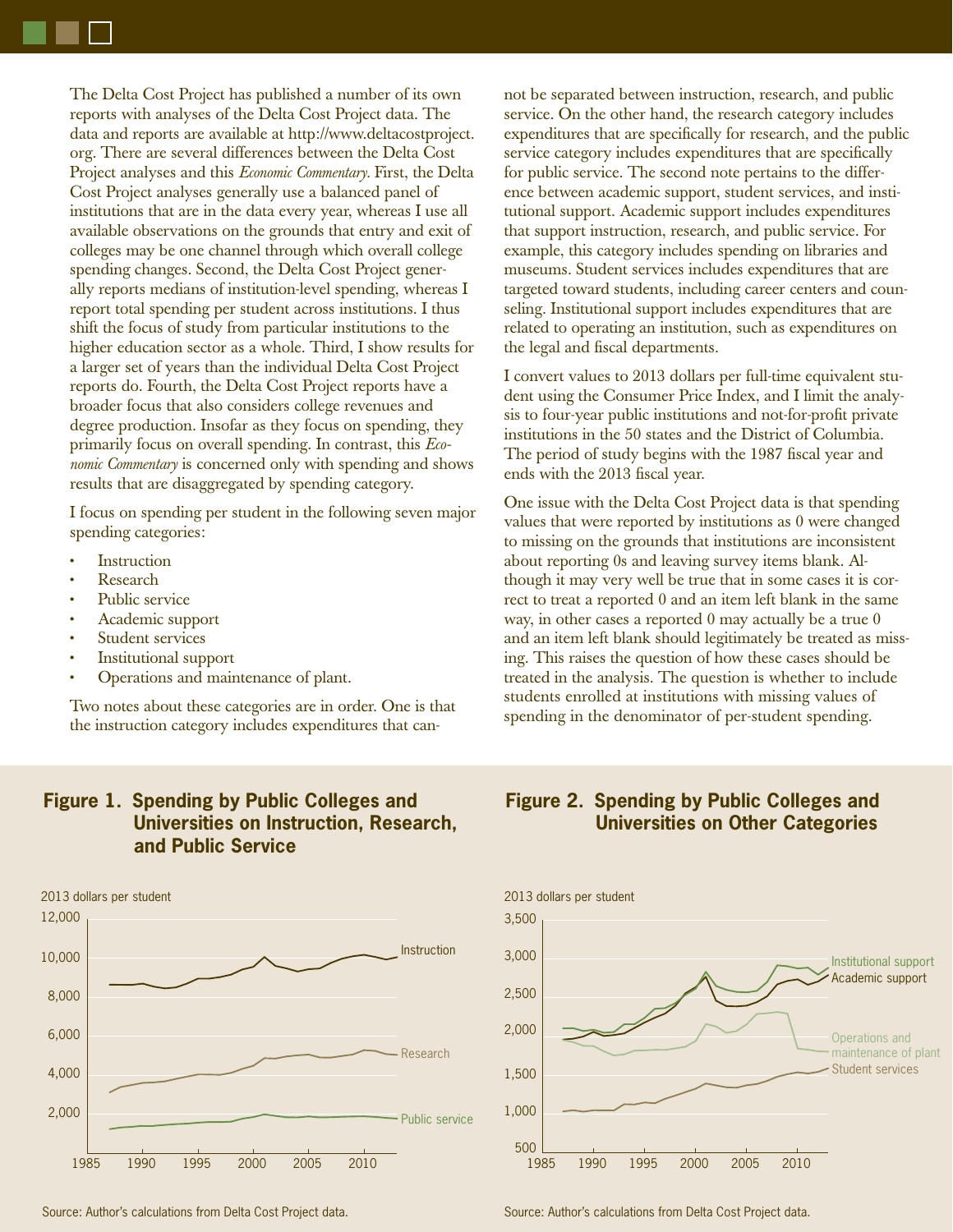**Change in dollars per student**

Including them amounts to treating spending at these institutions as 0. Excluding them amounts to treating these institutions as being entirely missing. I excluded these institutions in my analysis. However, in most cases, the results are quite similar when they are included. The main exception is spending in the research category. Although the trends in spending are similar either way, the level of per-student spending on this category is substantially lower when these institutions are included. This is especially the case for private institutions.

#### **Trends in Expenditures by Colleges and Universities**

Figure 1 shows results for public universities in the categories of instruction, research, and public service. The general trend in spending in these categories in the early part of the time period under consideration is an upward one that is free of major fluctuations from one year to the next. In more recent years, spending on these categories has been roughly flat, although spending on instruction has fluctuated somewhat.

The situation differs for the other categories of spending, as shown in figure 2. Spending in the academic support, institutional support, and operations and maintenance of plant categories has experienced large fluctuations over short periods of time. In particular, spending on all three of these categories dropped by a substantial amount around the time of the 2001 recession, and spending on operations and maintenance of plant dropped dramatically around the time of the more recent recession. But despite some large swings from one year to the next, spending on the categories shown in figure 2-with the exception of operations and maintenance of plant—has risen over time.

Figure 3 shows instruction, research, and public service spending for private colleges and universities. As with pub-

### **Figure 3. Spending by Private Colleges and Universities on Instruction, Research, and Public Service**



# **Instruction** 16 1,413 4,679

| <b>Research</b>                               | 62 | 71   | 1,930  | 3,647  |
|-----------------------------------------------|----|------|--------|--------|
| <b>Public service</b>                         | 44 | $-9$ | 540    | $-131$ |
| <b>Academic support</b>                       | 42 | 80   | 831    | 1,778  |
| <b>Student services</b>                       | 54 | 108  | 556    | 1,881  |
| <b>Institutional support</b>                  | 37 | 48   | 780    | 1,904  |
| <b>Operations and</b><br>maintenance of plant | -8 | 18   | $-148$ | 437    |

**Table 1. Change in Real Spending Per Student,** 

**Percentage change**

**Category Public Private Public Private** 

**1987 to 2013**

Source: Author's calculations from Delta Cost Project data.

lic institutions, spending on instruction and research has increased. However, public service spending at private institutions has actually declined slightly. In every year of the data, private institutions spend more than public institutions on a per-student basis in the categories of instruction and research, but public institutions have spent more on public service in recent years.

Figure 4 shows the other categories—academic support, institutional support, student services, and operations and maintenance of plant—for private colleges and universities. The trend has been an increase in spending in all of these categories. Unlike at public universities, spending on these categories does not fluctuate much from one year to the next. Moreover, the level of spending is again higher for these categories at private institutions compared to public institutions.

## **Figure 4. Spending by Private Colleges and Universities on Other Categories**



Source: Author's calculations from Delta Cost Project data. Source: Author's calculations from Delta Cost Project data.